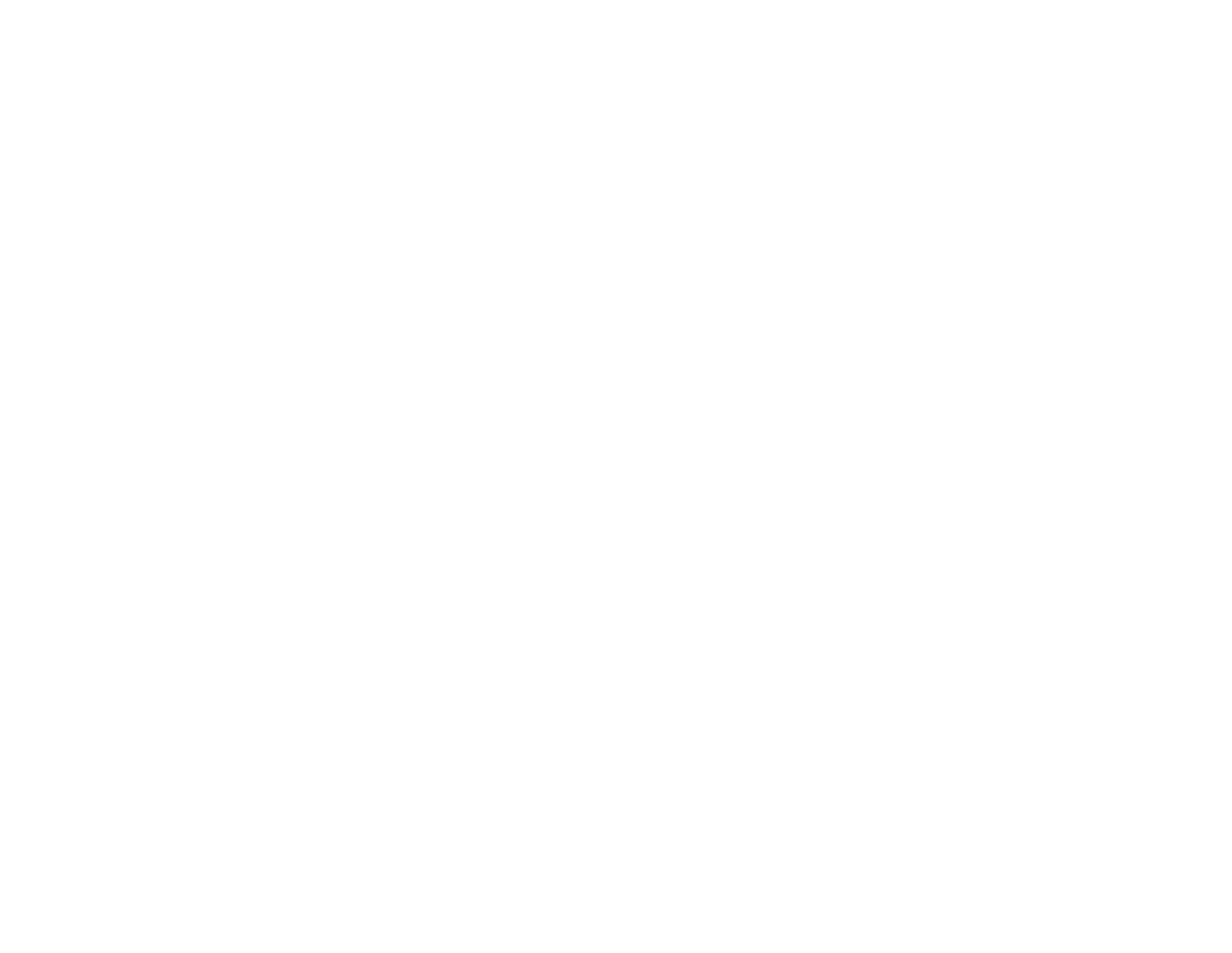*The 2River View,* 17.1 (Fall 2012)

# **About the Artist**

Alexandra Eldridge holds a BA in art and literature from Ohio University and has continued her education at Cambridge University, England; Santa Reparata Graphic Workshop in Florence, Italy; Penland College; and most recently The Photographer's Formulary in Montana. She has exhibited in Paris, London, Belgrade, Ljubljana, New York, California, and Santa Fe. Alexandra has been commissioned to paint murals in the Place de Vosges, Paris, and her work has been used for the cover of eight books of poetry.

# **About 2River**

Since 1996, 2River has been a site of poetry and art, quarterly publishing *The 2River View* and occasionally publishing individual authors in the 2River Chapbook Series. Muddy Bank is the 2River blog.

Richard Long, Editor 2Riverwww.2River.org

# The 2River View

17.1 (Fall 2012)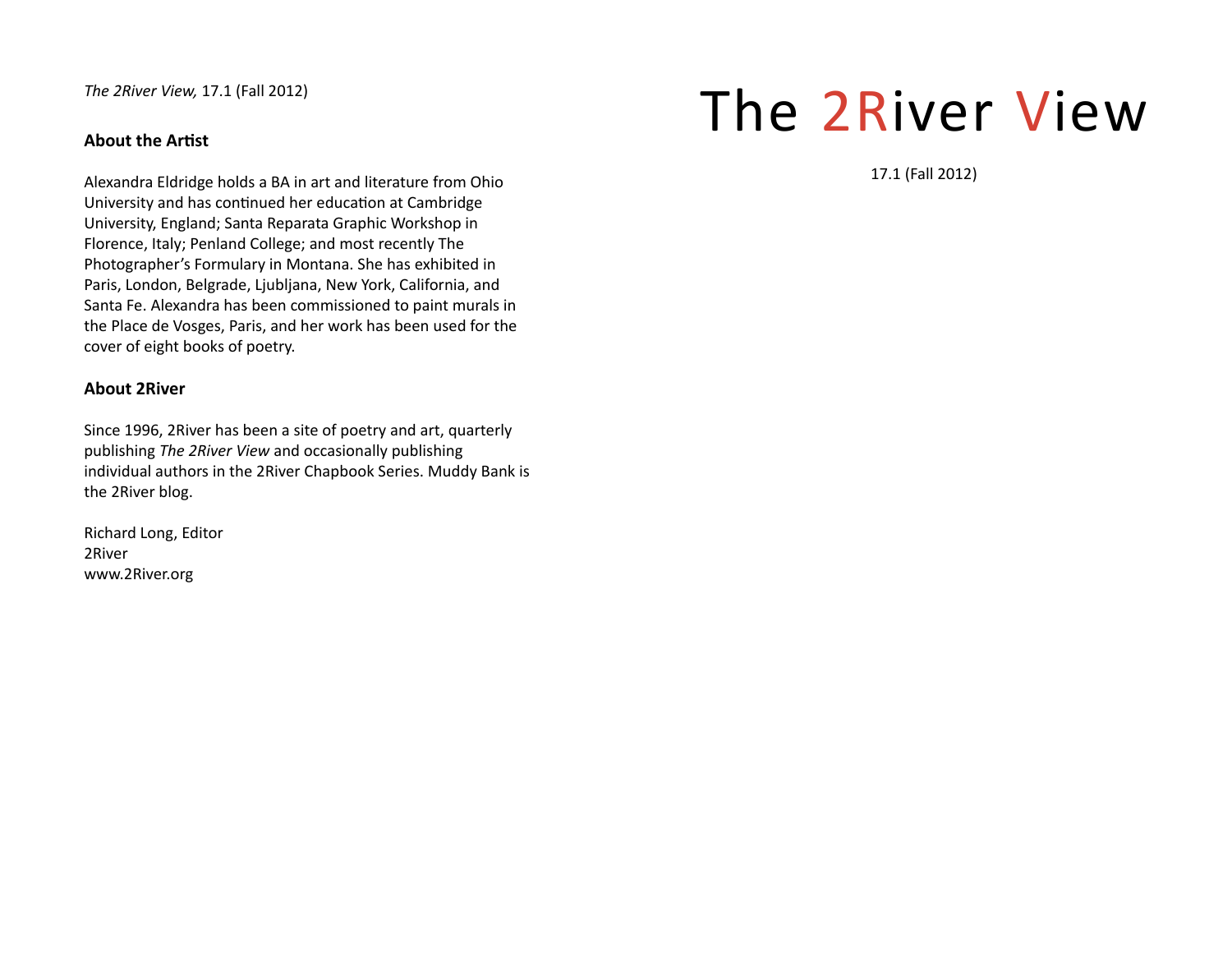*The 2River View,* 17.1 (Fall 2012)

# **Contents**

*James B. Nicola*The Uses of Spite

*Joe Benevento*After Finding Out I Looked Just Like a Disney Villain After We Stopped Eating at Tudor's Deli

*Mariela Griffor* Number 7The Friends LLoved and Left Behind



Sandra Kolankiewicz has most recently appeared in *Bellingham Review* and *The Cortland Review. Turning Inside Out* is available from Black Lawrence Press, and *Blue Eyes Don't Cry* won the 2008 Hackney Literary Award for the novel.

Molly Kugel Merkner teaches at the University of Colorado— Denver and West Chester University. Her poems have appeared most recently in *The Buddhist Poetry Review, Poetry East,* and *Subtropics.*

Tyler Mills is the author of *Tongue Lyre* (SIUP 2013), which won the 2011 *Crab Orchard* Series in Poetry First Book Award. She is currently in the PhD program for creative writing at the University of Illinois—Chicago.

James B. Nicola has published in journals such as *Cortland Review* and *Tar River.* His book about the theater, *Playing the Audience,* won a CHOICE Award, and he has also won the Dana Literary Award for poetry.

Liza Porter received the 2009 Mary Ann Campau Memorial Poetry Fellowship from the University of Arizona Poetry Center. Her essay "In Plainview" was listed as a Notable Essay in *Best American Essays 2006.*

James Robison has won a Whiting Grant, as well as a Rosenthal FoundaƟ on Award for his novel *The Illustrator.* A prose poem of his is a winner of the 2013 Pushcart Prizes.

Miriam Sagan is the author of *Map of the Post* (University of New Mexico Press). She founded and directs the creative writing program at Santa Fe Community College. Her blog is Miriam's Well. In 2010, she won the Santa Fe Mayor's award for Excellence in the Arts.

Virginia Smith is an MFA graduate of Northwestern's Creative Writing Program. Her work appears most recently in *Denver Quarterly, Moria, Southern Poetry Review, and Stirring.*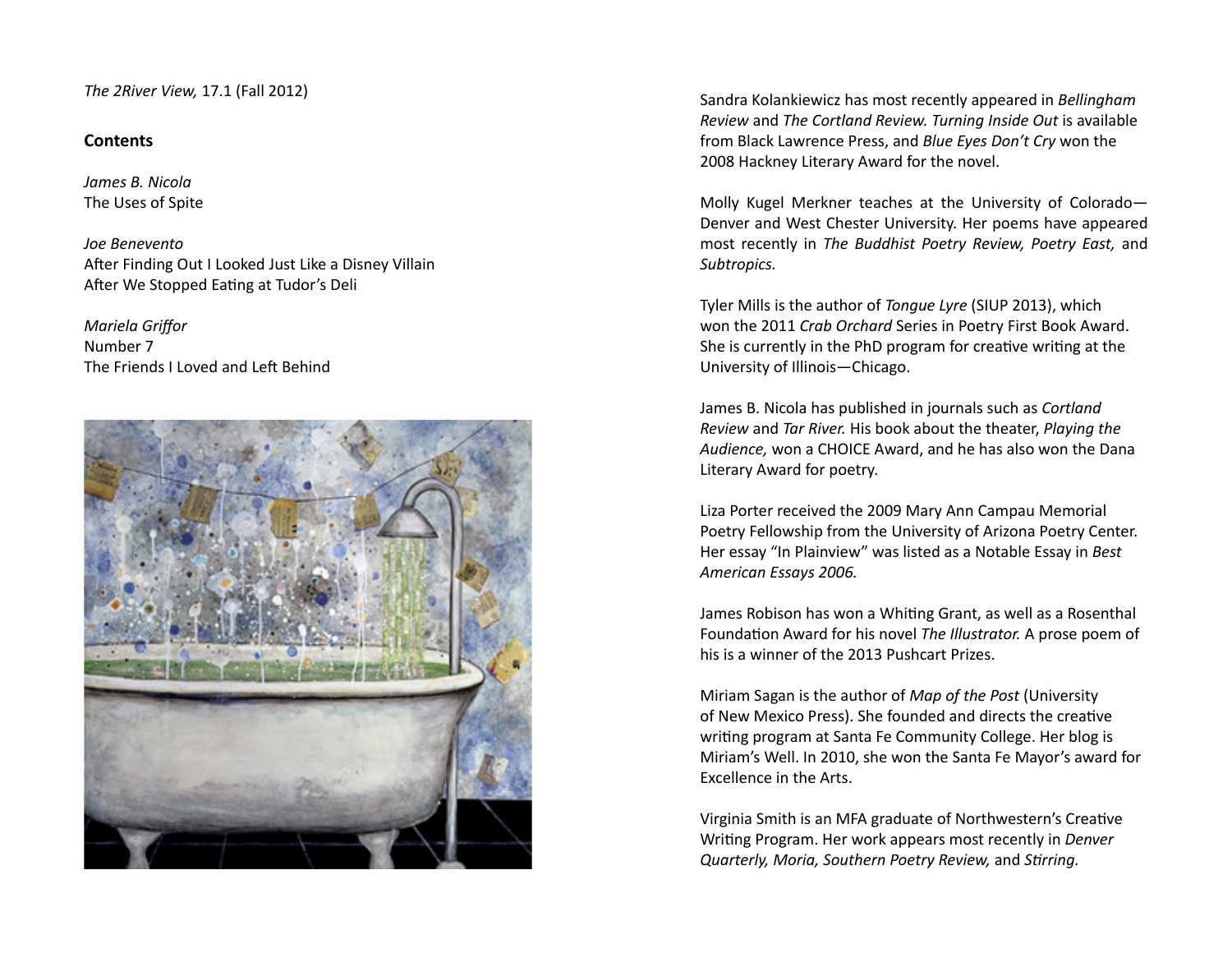# **Contributors**

Joe Benevento teaches at Truman State, where he co-edits *Green Hills Literary Lantern.* His latest of eight books is the chapbook *Tough Guys Don't Write* (Finishing Line Press).

April Clark Honaker lives in Ruston, Louisiana, where she teaches at Louisiana Tech University and serves as Associate Director of the North Central Louisiana Arts Council.

Mariela Griffor is the director of Marick Press. Her books include *Exiliana* (Luna Publications) and *House* (Mayapple Press). Her translation of *Canto General* by Pablo Neruda is forthcoming from Tupelo Press.

Suzanne Kehm received the 2012 Distinguished Artist in Literature from the Nebraska Arts Council. Her work has appeared recently in *The BaƩ ered Suitcase* and *The PlaƩ e Valley Review.*



*April Clark Honaker* ode to belly seeing hooks

*Suzanne Kehm*Anno DominiMary's Children

*Sandra Kolankiewicz*In a Thousand Words or LessRoute 80 to Jackson Hole

*Molly Kugel Merkner* Afterlives April 18, 1995

*Tyler Mills* Aiolos and the Bag of Winds Telemachos

*Liza Porter*Far LineUrgent Care

*James Robison*Crisis in August Muscovy Ducks

*Miriam Sagan* Housewively

*Virginia Smith* [a protean geography] i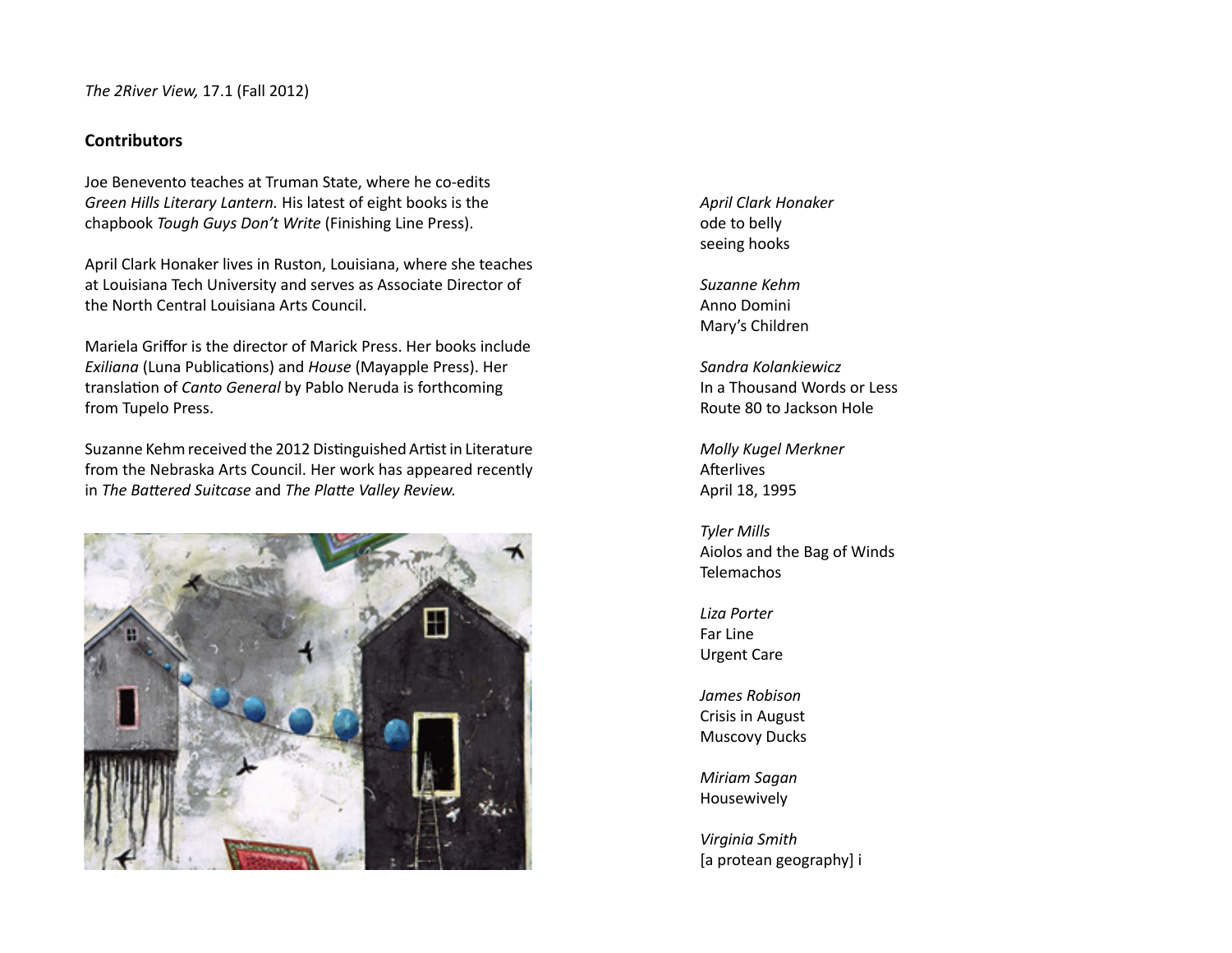# **[a protean geography] i**

A woman enters an ocean and stretches, grows immense in the swells, bridging coast with coast. Is she still

her body? an icon? the sea? Our new definition for *water* or *shoreline*: soft salt lift-lilt fall.

Red ribbons an oak branch, becomes a lizard skittering over stone, garnet that circles a wrist. No, it is blue-

ringed with two clear-facet centers: gannet eyes a world stares through, swallowed so long ago it is now

impossible to remove. Listen: beneath skin the hiss of a thousand cities' glass-rinsed shores,

every step an intention not to fall through earth, each face passed a handful of questions we keep planting in sand:

> *come closer; stay distant; I am going somewhere you can't follow.*

Planted and watered with sea, we watch sky come unpinned and lower its braids to us, clasp them round our wrists and begin to climb.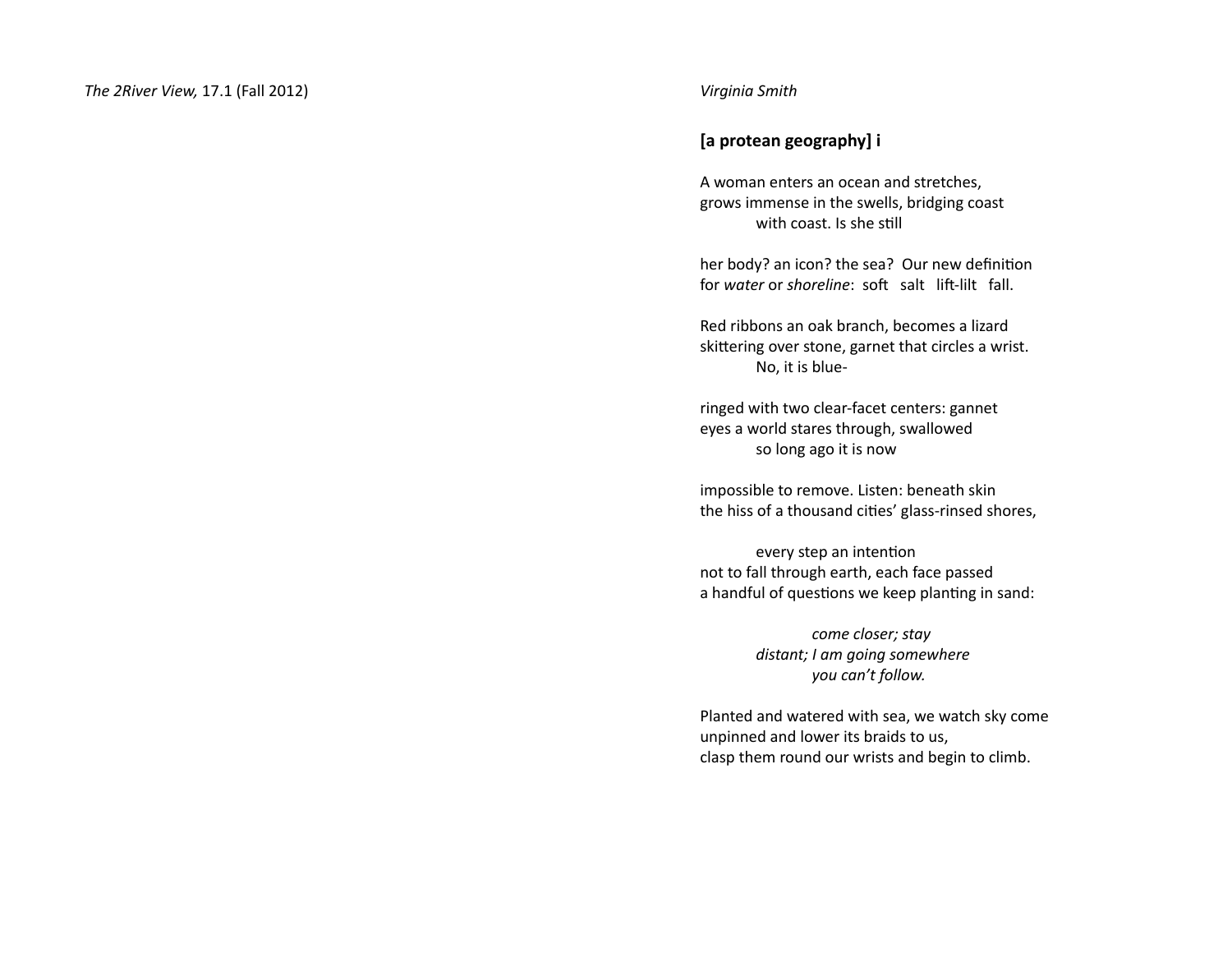*Miriam Sagan*

# **Housewifely**

*for Kath*

- I've seen them, these haunted storefronts from Rejkvik to Salida, Colorado dusty and empty, or sometimes hung with a lace curtain and a NO TRESPASSING sign, not even the flicker of a cat although once a collection of miniature hot air balloons fashioned out of used light bulbs dangled on fishline. The glass panes are smeared and the vacancy seems waiting for an installation as if snowmight fall from the ceiling.
- It is not really possible to housekeep this world like that time in the apartment on the lake when we cleaned and cleaned some kind of fine black dust from everything, corners, sheets bad-mouthing the previous occupants: Artists! And from New York! That explains it! until we realized this was volcanic, an eruption that, blowing still, closed airports all over Europe and floated like the dust of moth wings over our balcony in the white night.

*James B. Nicola*

# **The Uses of Spite**

We take the spring for granted.

My uncle was so truculent he eked out another twenty-five years beyond his date with cancer in spite of the pain. He refused to miss *a minute of the party* until the party, from kindness, let him go. In his case, I would say, the spite was good.

One spring, it will be us. And which of us will be awake to seethe sense in eking a century and spit at imminent ends and say:

*Another spring (o god), another tick. The bluebird's gone. He's staying south. The laurels have surprised us by not blooming this year, here, And the croaks of frogs are getting softer, softer...?* 

O World, be like my uncle. Be truculent! Stay!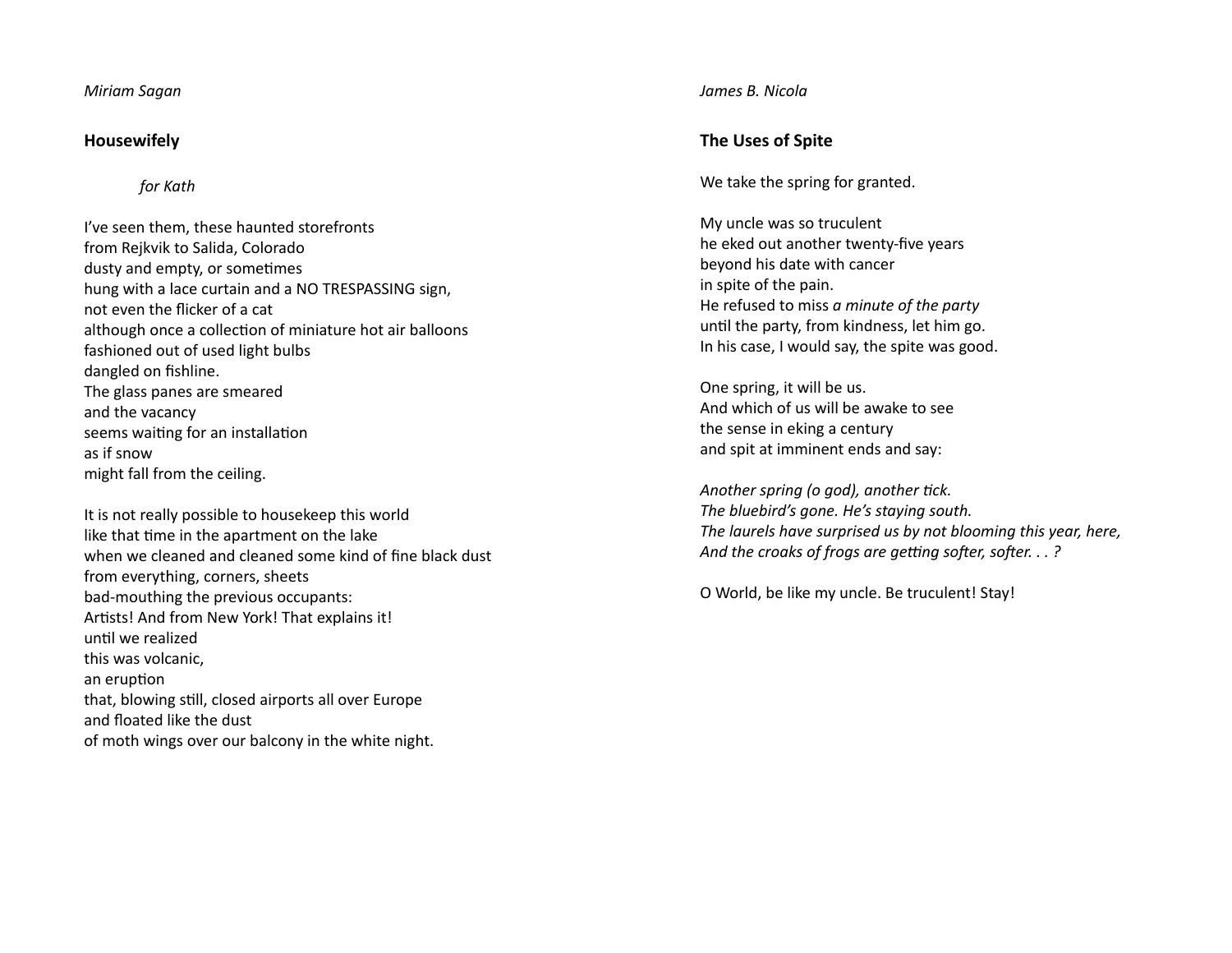#### *Joe Benevento*

# **After Finding Out I Looked Just Like a Disney Villain**

to my son's friend Mason, who needed to write an essay on something from his childhood most frightening, which was me, with my "long, thin face" like Snow White's stepmother or Scar,

my large, piercing, dark eyes, the black and white beard, deep voice and "that thick New York accent," as out of place here as poor little Mason might have been, nightmarishly lost on the mean streets of Queens, where I once lurked.

How am I supposed to show my frightening face any more in this small town, wondering which present tykes and toddlers I'm terrifying, which easy laugh might be mistaken for a diabolical guffaw?

How can I venture to the playground, the pre-school, Wal-Mart, even, with my pretty little princess Margaret, knowing the other children are thanking their fairy godmothers not to have been cursed with such a sire?

My four children know better; seventeen year old Joey laughed long over what Mason confessed. Still, maybe I should just stay inside, in what will have to pass for a castle, so I can hoard my true, inner beauty only for them,

like some dragon guarded treasure.

#### *James Robison*

#### **Muscovy Ducks**

On wet ground from the shower spray for washing off sand in the sea-grape's shade, Muscovy ducks talk. Their walk's a sway webby and arthritical. They sleep all day. They're Brazilian, shabby and fat, gross, with black rubber feet, red wattle wax around eyes and beaks. They wait. They drink from the showers and eat from trash. In late summer they gulp the marble sized grapes, which ripen to ruby, dot the grass and bake, rot, ferment. The ducks get high and brash and flare their wings, Green-black or white, lucky quonky drunken things.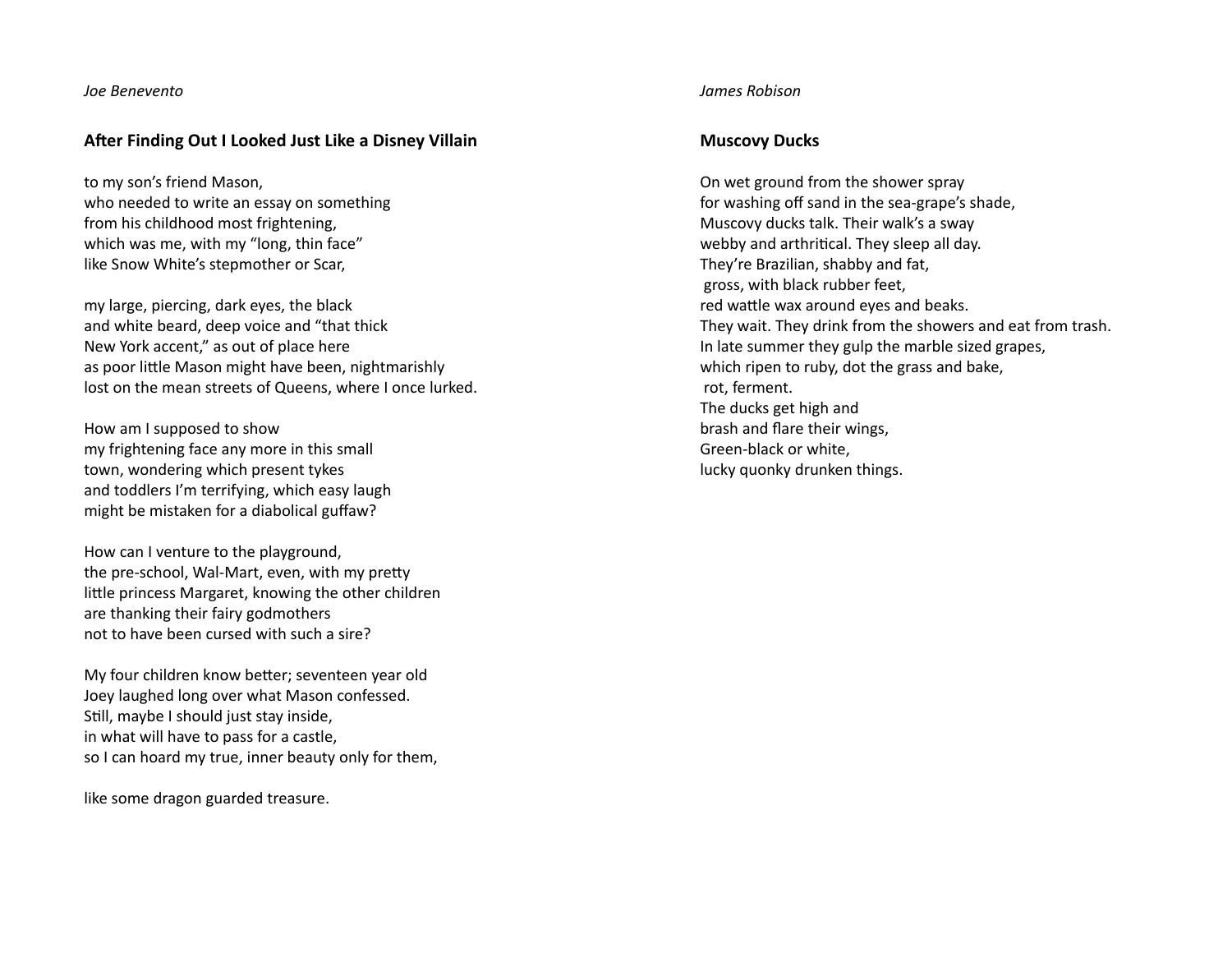#### *James Robison*

#### **Crisis in August**

First the purple storm, low and close, over the jade Gulf, darkened the wind. Chest deep, I watched the curving fins Of dolphins making love, cutting twin wakes close, but a galaxy away. In vines spidered over white dunes, beach flowers bloomed, pale lilac as a scent in memory. Flying dinosaurs, a bomber squad of pelicans glide over the ruffles of dropping tide. Dark sky. What does this world need with me? Garbagemen climb atop their violent truck, to drag ripe mangoes from a tree, but can't get the higher fruit three stories up, mauve, profoundly sweet, above the hedges. These will fall to split: useless golden wedges. Persimmon flowers fiercely decorate thin leaves. All's complete. Round leaves brown under the sea-grape tree. What does this world need with me?

#### *Joe Benevento*

# **After We Stopped Eating at Tudor's Deli**

because the eighteen to twenty I spent three times weekly for the two piece chicken lunch with three sides was money better left unspent, especially since all that friendly food was rolling me towards rotundity at a steady clip.

My best friend Lucy, who managed to stay pretty svelte despite the catfish with sides she favored, still acknowledged the wisdom of my reasoning, though she also knew its consequences: it's never been the same between us since, a bag lunch

no substitute for the steady pleasure of a good, warm meal. Still today I miss the barbecue baked beans, the Watergate salad's marshmallowy green, the conspiracy between me and Lucy while we both ordered dessert

on top of too much lunch already, she some cherry cheesecake, me a chocolate brownie bigger than my hand, with its genius blend of cakey and chewy, or sometimes an ice cream cone

reminding me of earlier still, when Jim Thomas and I each decidedto try the triple scoop option, three different flavors perched precariously on cones we leisurely licked

Jim Thomas dead, Lucy crunching rice cakes in my office.

through a long summer's lunch, heedless of the time ahead,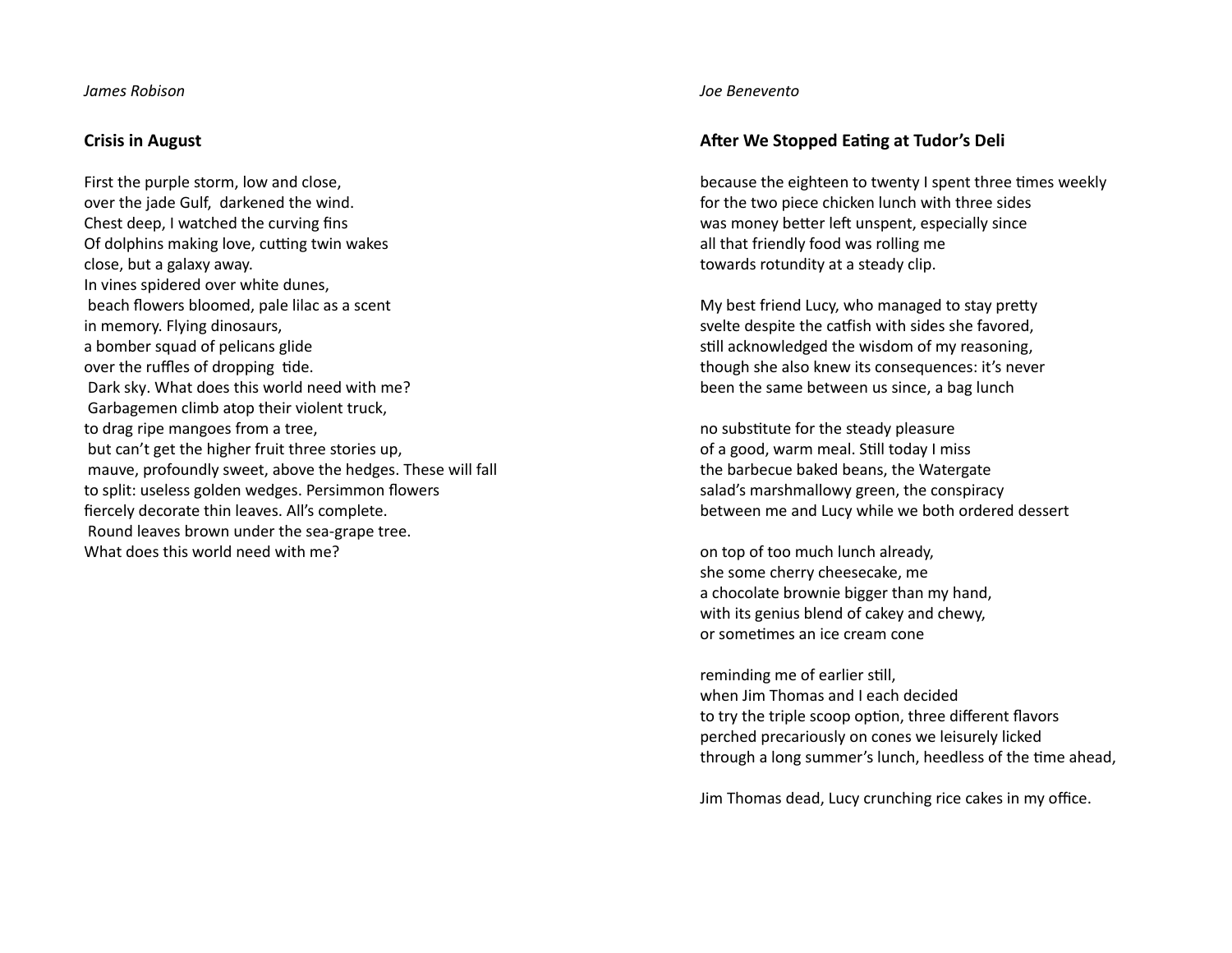# *Mariela Griff or*

# **Number 7**

For the son I never had, I lend some green tears in this land For the son I never had I share some fuchsias opening. No matter wherever he is I bathe him and make his skin glide No matter whatever language he speaks I read a lullaby when I put him to sleep. for the son I never had I share some lilacs in Spring For the son I never had I dwelt on in misery every night No matter what good news the world strikes I could see sweet skin and closed eyes No matter mine and my husband's sins are forgiven by the creator, my sorrow never heals For the son I never had I share some red roses from my yard For the son I never had I chant this dark song tonight No matter we have crossed the oceans in search of peace, No matter what we did to forget, he stands more alive than ever on the other sideFor the son I never had I share cactus in my dark head For the son I never had Oh God have mercy on me.

#### *Liza Porter*

# **Urgent Care**

His face twitches as the nurse tries to find a vein. Three strikes you're out, he says under meds, under pain, under his breath. Blood tests ordered, IV ports into skin, into the thin tube of a dried out vein. How long did you shoot drugs? she asks, pulling on gloves now, avoiding his blue eyes. The rubber hose bulges his upper arm as she probes. He twitches twice this time. I don't think we need to talk about that right now, he says, polite as hell, twelve steps embedded in his worn out soul, needle marks up and down his suntanned arms. She finally finds a spot on top of his right hand and the red milk flows. Three glass vials fill up slow with secrets of his life, all those sweet street drugs,

all that rust, all that crash and stop, all those microscopic drops of wasted desire.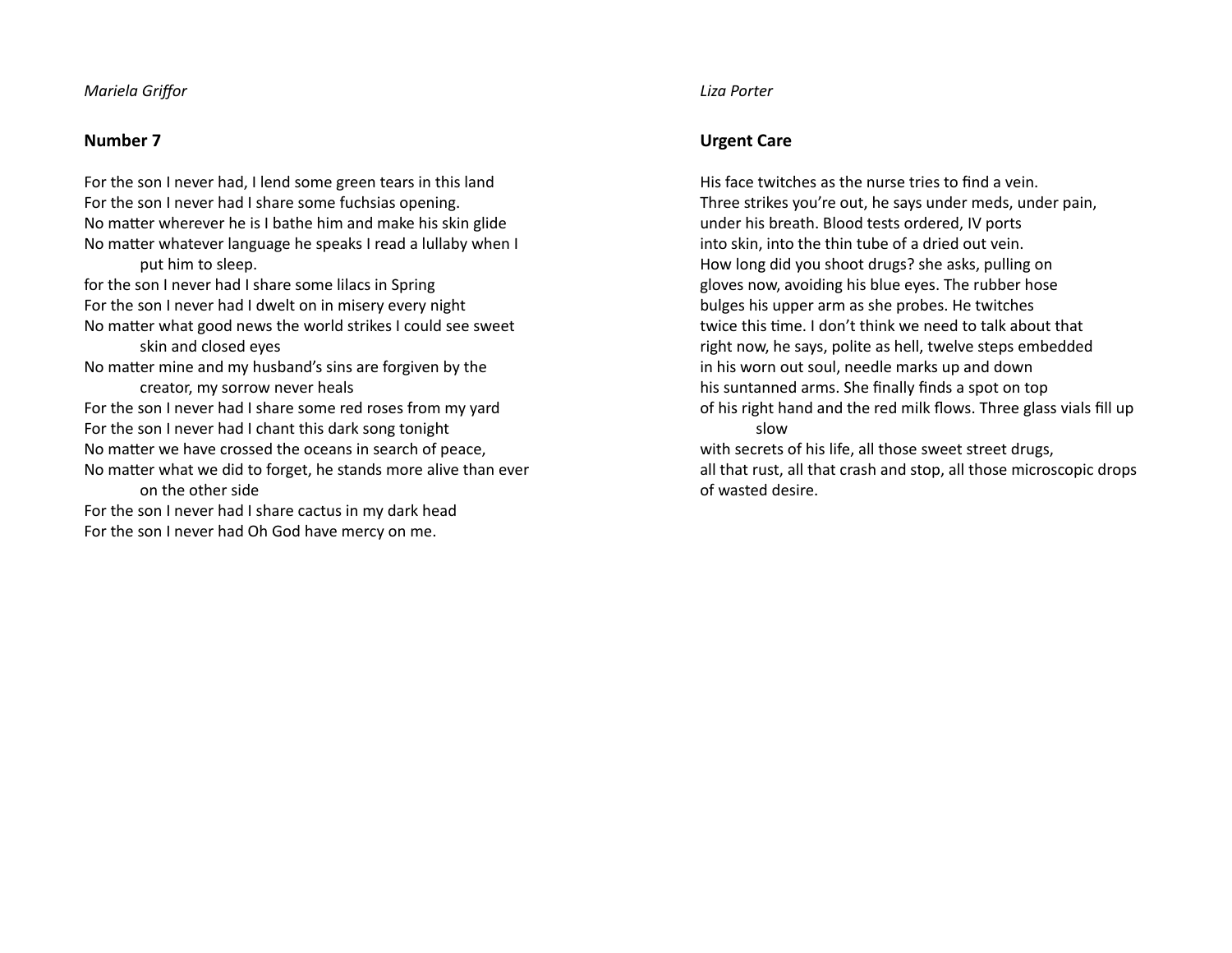*Liza Porter*

# **Far Line**

after Philip Levine

In twilight, on a road, we stop, hearts beating like mad, the rabbit in her frightened hesitation, ears cocked, behind a wood slat fence.

She hears something I am deaf to. I notice the dusk, the telephone wire, its buzz, the way the sun burns hotter when it steps past the far line.

She hears everything I long for birds rustling leaves, singing. Maybe secret words from the first star in the almost dark sky.

The part of me that can see one star at a time goes with her when she flees. The rest my fear, the night, my stubborn silent envy—stays here, with me.

# *Mariela Griff or*

# **The Friends I Loved and LeŌ Behind**

After Elizabeth Bishop

A farewell to a dear friend is never enough. We must bring him flowers, songs with spinning words and good wishes. We must bring a shadowy thought of love that make us both happy.

We must convince the ghost that dances around his grave to be kind to our friend. He did so much. He did plant a tree and had a son. He did in part save his country.

The worst Ɵ me, I thought, was to leave one of the friends behind, there in the dried mountainhis heart was destroyed, his eyes open. How can we write poems after that?

The friends I loved and left made signs with their fi ngers in the fading skies. They left me here in a brown earth so I can weep a red spot that leads to a hollow moon faced to the sky.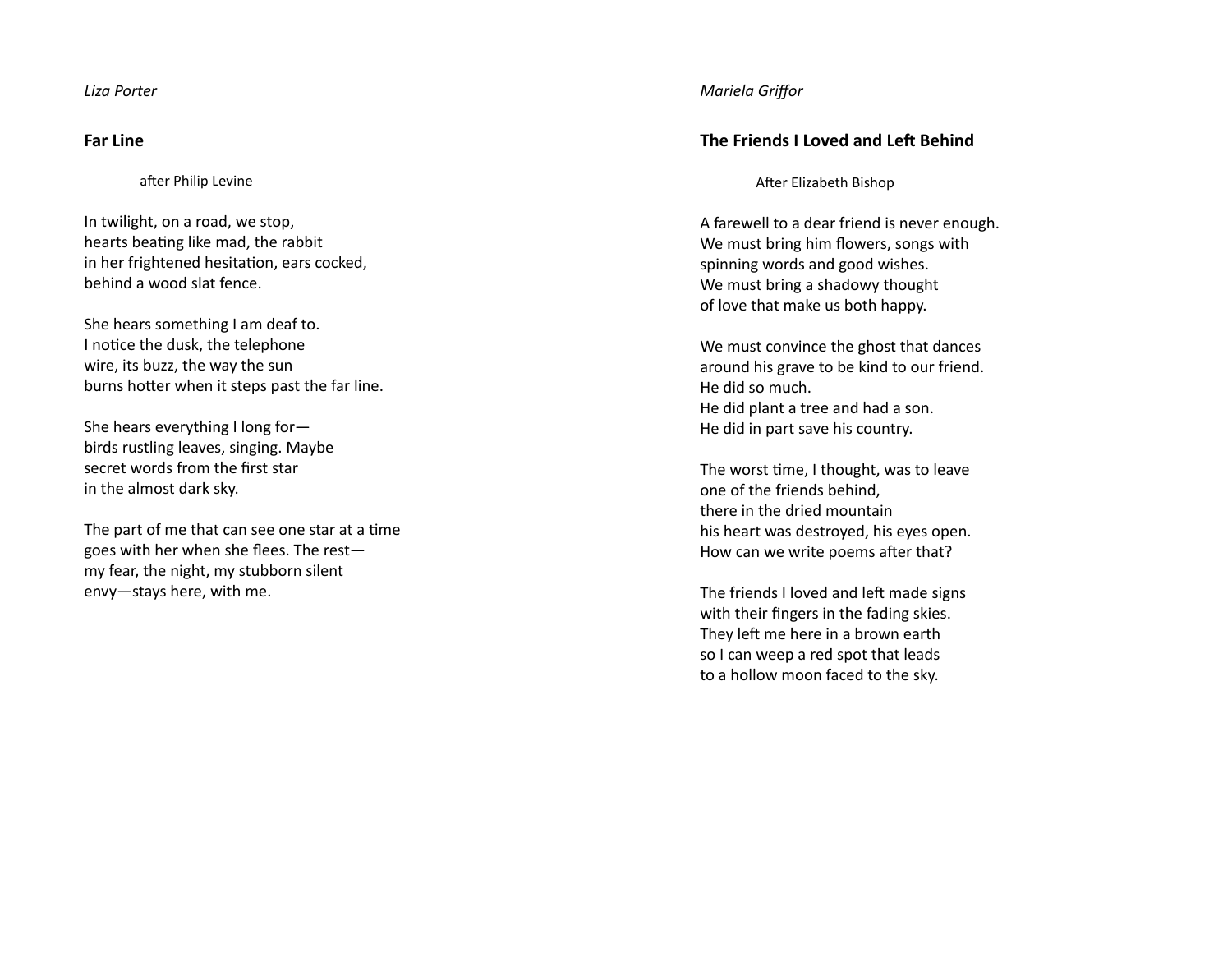#### *April Clark Honaker*

# **ode to belly**

this is an odeto belly because stomach just won't do this is an odeto that fireball burning buried in the shelter of my ribs to the belated pain of a thrust too deep to a latent worda lessonborn of swallowed pain a scarthat seams an emptiness exploded on my life this is an odeto raw-ality to my love hormones and your survival hormones to that meeting place in sighblurspace where facebook and match.comfinally diss-i-pate this is an odeto stretch marksto pain-noirs and dead-end roadsthis is an odeto va ant belliesand blank notecardsthis is a broken roundstrokedcryptically intoaphasia

#### *Tyler Mills*

# **Telemachos**

There is a sound—a fist? I see the man in my mind wearing a sweatshirt, his hood pulled over a red hat. Orange sun moves over cars, warms the under-skin of clouds, rests somewhere

on the roof of a carwash like a paper disk I had cut with red-handled scissors as the solar eclipse collected noon into a shadowamong the gray trees outside, beyond our desks. Stravinsky (from his writings) dreamed of a young girl,

her erratic hands grabbing nothing, wrapping the air in scarves around her neck. I drive down the highway sparking with hubcaps in the animal flight of plastic bags—here, ambulances shriek every few minutes. I pull into a gas station,

wipe bird smears o ff my window with some paper. Pump fumes smell like greasy hamburgers. *Your hair, your hair is red*. The man is behind me, his pale eyes smoothing my shoulders, drawing a cold line under my T-shirt.

*Your hair is red in the sun*. No. Sky bands the nearby Dollar Store window; feeling followed, behind some junky trees I see a crane lifting from the concrete, gold, the way a harp unfolds in an orchestra—not a wing, but a thin wild sail.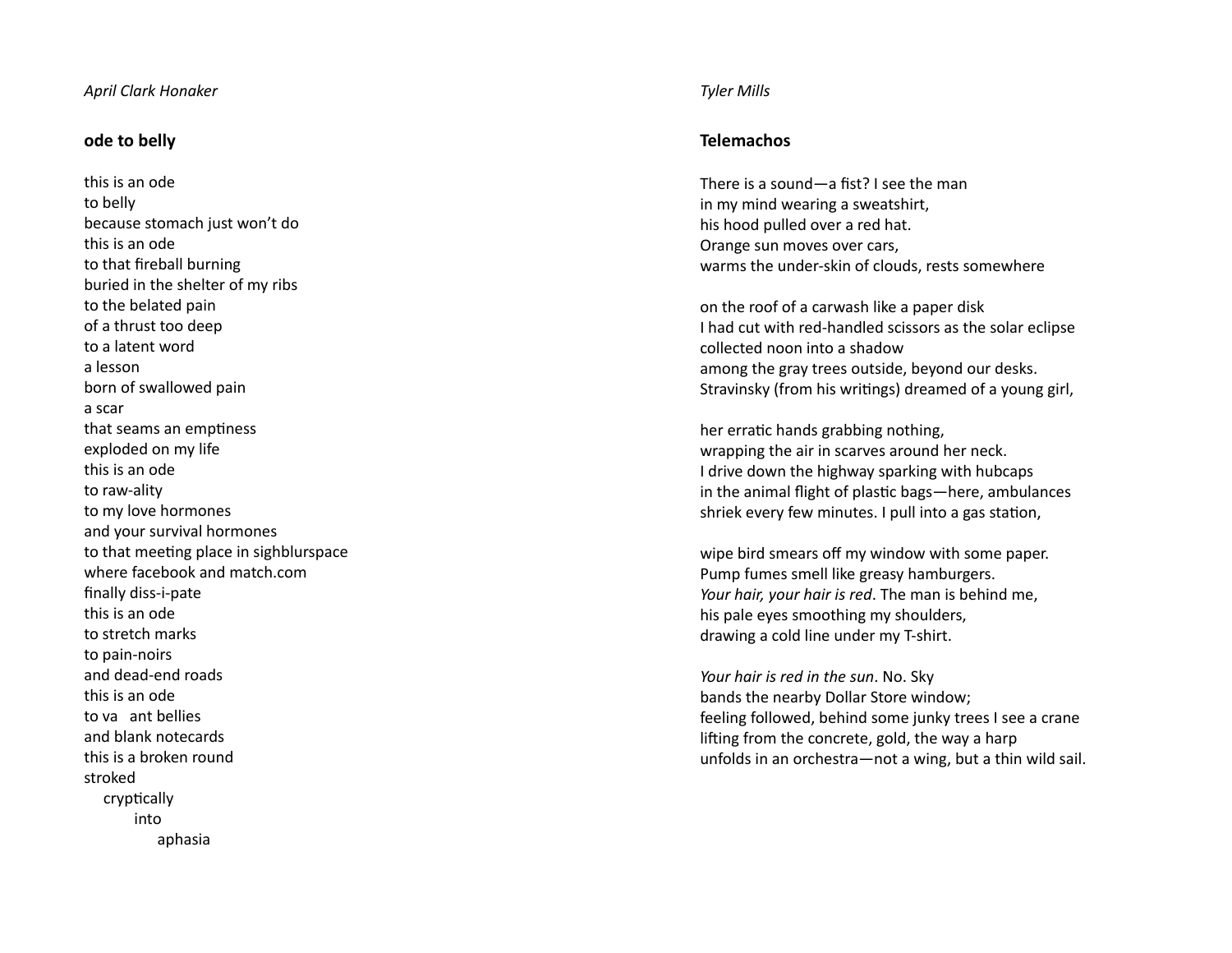*Tyler Mills*

# **Aiolos and the Bag of Winds**

*And I endured it and waited, and hiding my face I lay down* The Odyssey (X)

When language fails, there is sound, wind chimes and the rustling of potted ferns

growing near the screen door. On this porch after school, I cared for a child found in an empty factory,

her new father in the garden among sugar snap peas rubbing together, glimmering as though moving in rain.

Upstairs, the doll-sized nightgowns were folded into squares like canvas sails

pressed closed. I'd try to calm her. She'd open her eyes, just aware of my voice, the way my sister turns her head

to the car window, to Main Street's orange words on signs, the heavy trees spreading night around us.

She slides off her thumb ring, rubbing it, balancing the silver circle on one jean kneecap, the comb of her hand

behind an ear. My voice comes from another place. The parking lot is dim, ordered, and quiet.

#### *April Clark Honaker*

#### **seeing hooks**

a trusting fish hasn't learned to see hooksin shimmering worms though she's been warned and wounded before many a fisherman have admired her big mouth and glistening body as she's preyed carelessly on jesus bugs did you know mature male jesus bugs could mate 30 times a day if they could pin down 30 femalesbecause the females resistmales use hooked antennaeto grab their lovers by the eyes being eye-locked makes them easy prey especially to the quick strike of a thrusting fish a trusting fish thinks nothing of consequences she likes to graze the light and air unable to breatheit makes her feel new every time she'll be caught and thrown back caught and thrown back caught and thrown back but for nowshe's a trusting fish who'll never knowwhen the next worm she tasteswill transformand finally eat her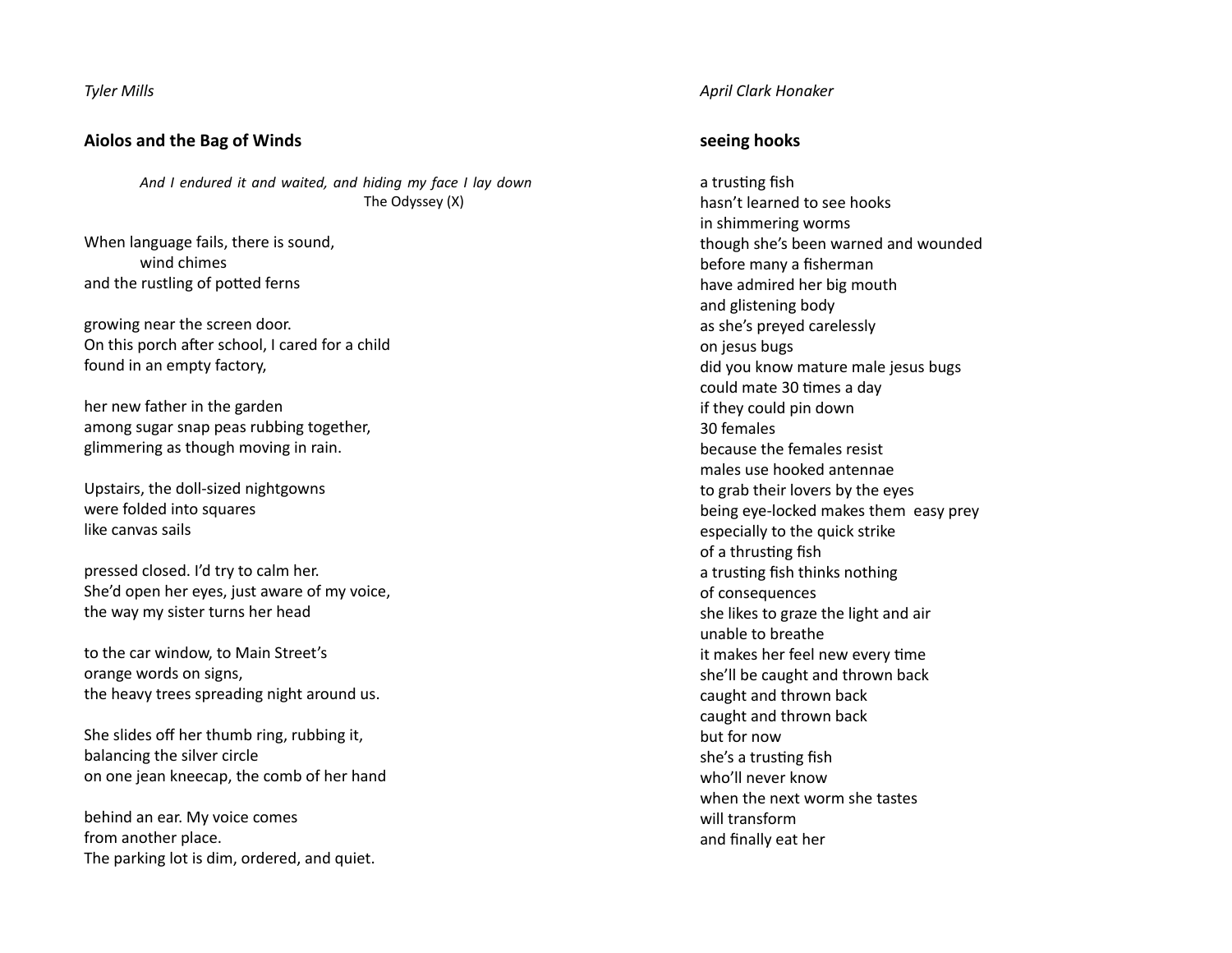#### *Suzanne Kehm*

#### **Anno Domini**

Mary's been so close to God They've shared their blood. One body, as they say But now she lives in exile. He has new obligations, Hasn't called in years. Still, when his heart beats, She can confuse it with her own. But now she does the dishesListens to the radio on the way to Hy Vee

Surely there's been some mistake, for here she is loading the dishwasher and matching up the socks He had the hard job. So why this backache for a spoon, This endless missing stripe, the same ten lost solids?

A soldier on the radio was trained. He could smell fearHe learned a special vigilance. A creak or click or whir Could cost the lives of all his friends. Coming home, He could not shake the stealth of watching out for death. He could not make himself behave. *Whose life depends on washing dishes? Who gets saved when you take out your trash*?

#### *Molly Kugel Merkner*

#### **April 18, 1995**

Days you remember, don't vanish they instead go the way of ghosts. Hours can float like that, the way aspen leaves shiver and twine when a coldfront bustles through an autumn town, these mouse sails seem to brace in wind, wrinkle their noses as though they know what you know, wary citron veins.

We can break off this way, like driftwood. Afternoon walk, Galway by Salthill, wading into pebbled rock, your boat shoes perched as I failed at skipped stones; tapas bar, dim arches, catacombs, candled tables into a grove. A proposal could turn-up again, afloat in the zone of spring tides, waiting for the sea. So long after, that wooden year could be found lodged in a pool beneath igneous rock and goose barnacles, outside the Puget Sound.

Later, somewhere in the plains of Cheyenne, loping about between the sage brush, then higher than the cottonwoods, near stratus and dutiful mist. A wren's wing brushes past a lewd word, but he manages balance, bears weight on his tail feathers, the rudder steers his course through billowing blue verbiage, those clouds once vows, gasps, apologies, shutter some first, before drifting toward condensation.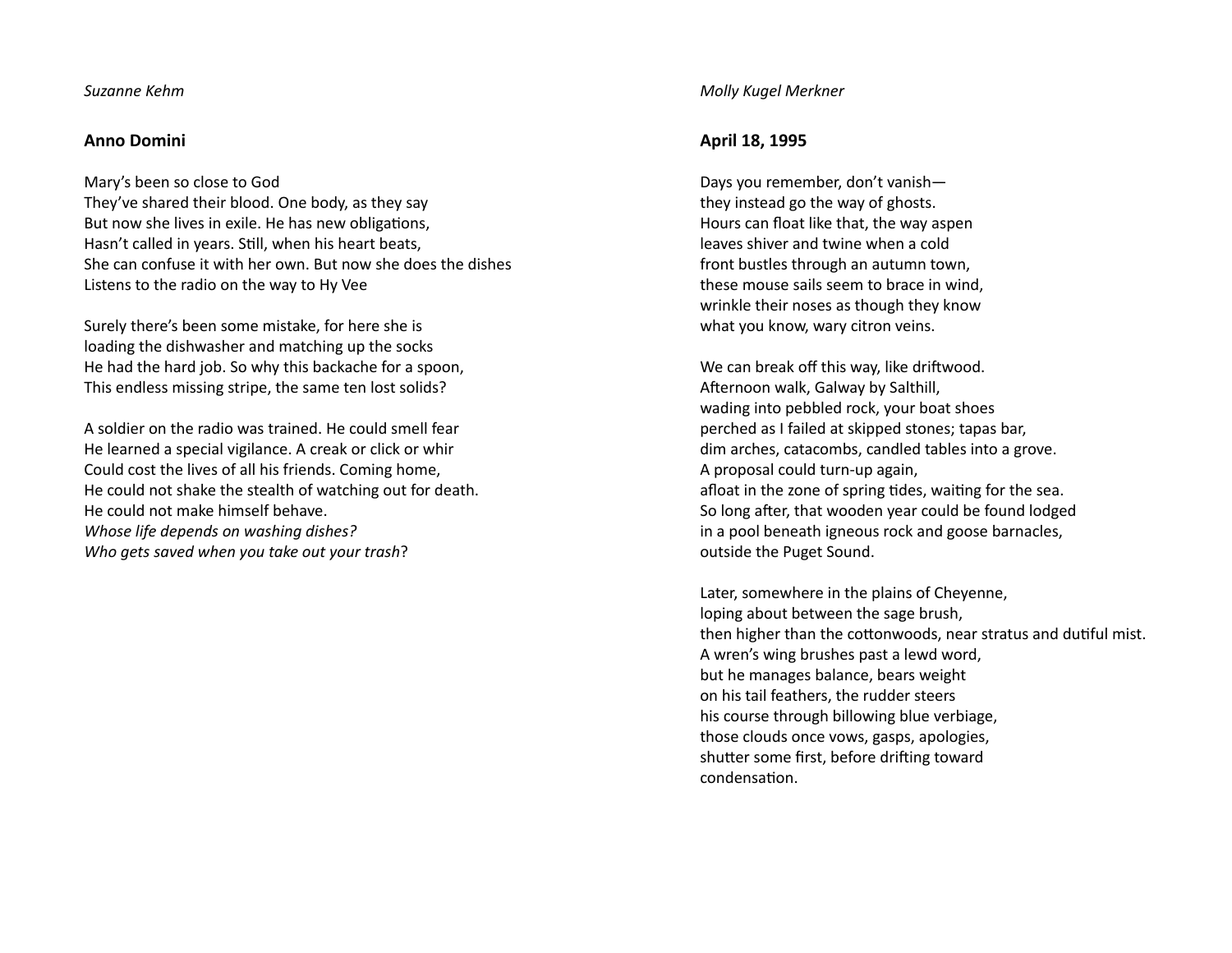#### *Molly Kugel Merkner*

### **Afterlives**

Her hands absorb the soapy water. It quells her foggy views through an aged kitchen window, those night silhouettes: row of pine, that flowering pink tree, Kwanzan but weeping like Shidarezakura, she never learned

the name for the cherry tree without fruit, but it looked like the two of these. Photographs of Tokyo or the mountain, Yoshino-Yama, covered in trees. She could still hear one son crying in a bassinette for

milk while her oldest son lay dying in the family room, the familiar couch, the rust-colored, chevron afghan covered him. The daughters looked like the blossoms near the castle town of Hirosaki, fragile, drifting.

It was enough to still hear them all, the way the sprinklers startled her, rain on her sandals, the tended sidewalk, manicured for the old robed in their dark rentals.

#### *Suzanne Kehm*

# **Mary's Children**

Have all learned to use the potty Rachael isn't catching on. Mary worries about Rachel Who is fascinated with the dead The flat silhouette of squirrel left on the road The eviscerated bunny, guts shining beside the peonies The bright-shelled beetle gone still behind the window screen

Rachel squats for a closer look at each fresh kill Yesterday, a robin, not yet flown, maggots threatening Cheerfully she recounts the list of those demised For any passing stranger. Mary wonders how all this will go down When the men start writing gospels

The golden haired girl, stiff-armed on her potty, Contemplates a spider web Mary missed at Hanukah, when last she cleaned. "Mamma, look," Rachel calls, pointing. Mary cringes. Another corpse. Daddy long legs, a pale lump Delicate pumping legs gone still "What?" Mary sighs, but what does she expect? A miracle?

"See?" the child says, all eyes and certainty "That bug's life went right out of his body."